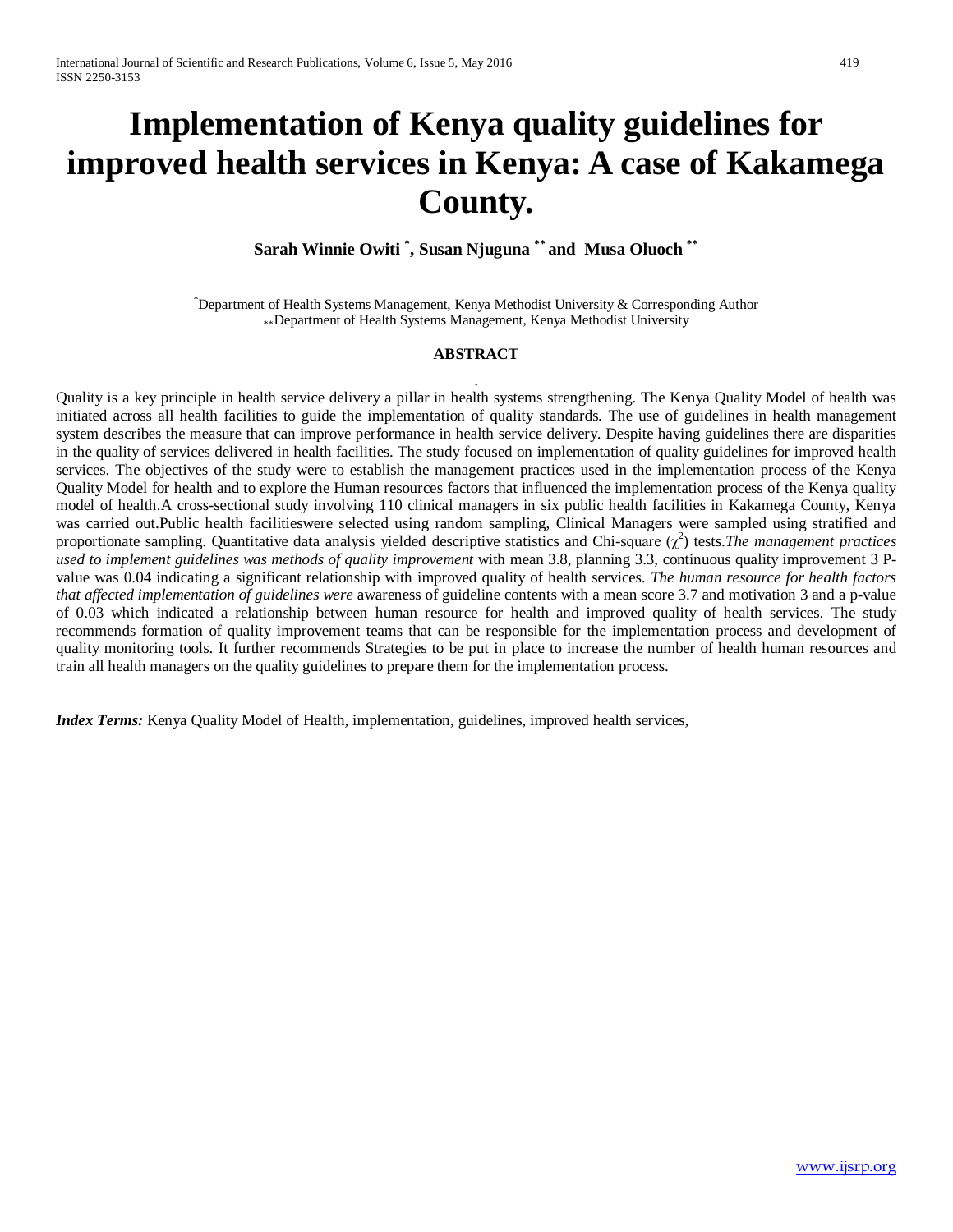#### **I. INTRODUCTION**

Developing countries including Kenya put more emphasis on measuring changes on mortality, morbidity and coverage but less emphasis has been put on measuring quality of services(WHO,2010). This has resulted in weakness in implementation of management policies for quality improvement due to inability to monitor quality and discover areas that need improvement or discontinuation. A study done in Thailand and Tanzania established that deficiencies in quality of care was not due to failure of professional compassion or a lack of resources but was associated with gaps in knowledge and inappropriate applications of available technology(knight,2014).

In order to fill the knowledge gap, the Kenya quality framework (KQIF) also known as Kenya quality model (KQM) in 2001 was developed with the aim of improving health services in the country. It was later reviewed in 2008 and renamed the Kenya quality model for health (KQMH). Quality improvement gained more prominence in 2011 after promulgation of the constitution in 2010. The citizen's expectation of improved quality of health service delivery was raised by the chapter on the right to the highest attainable standard of health, as enshrined in the Bill of Rights in the Constitution. Great emphasis on provision of efficient and high-quality healthcare systems in order to improve the overall livelihoods of Kenyans has been emphasized by the social pillar of the Vision 2030.According to MoH (2011), the Kenya quality model for health is a framework for holistic quality management system that integrates evidence based medicine (EBM) through wide dissemination of public health and clinical standards and guidelines with total quality management (TQM) and patient partnership (PP). The process of improving adherence to standards and guidelines of health services can be affected using a Management tool for sustainability and continuity of beat practice.

Clinical managers are key implementers of Kenya quality model for health guidelines were interviewed in order to investigate the implementation of Kenya quality guidelines in public health facilities. The objectives of the study were 1) To establish the management practices of Kenya quality guidelines implementation for improved health services at Kakamega County and 2) to explore the human resource factors that influence Kenya quality model of health guidelines implementation for improved health services at Kakamega County.

#### **II.RESEARCH ELABORATIONS**

The descriptive cross sectional study was carried out in public health facilities in Kakamega county. It largely focused on management practises used in implementation of quality guidelines and the human resource for health factors that affected implementation of quality guidelines.

Public health facilities were sampled using simple random sampling and the Clinical Managers sampled through stratified and proportionate sampling. Yamane method of sample size determination yielded 127 clinical managers but 110 clinical managers were available to participate in the study.

Primary data was collected between June and July 2014after obtaining ethical clearance from Kenya Methodist University Institutional Research Board and Kakamega County. Quantitative data was from completed questionnaire that were summarised, coded and tabulated.Statistical program for social sciences (SPPS) version 22 was used to conduct descriptive and inferential statistics. A level of p less than 0.05 was considered significant. Presentation was done using frequency tables, percentage, pie charts and bar graph.

## **III.RESULTS OR FINDINGS**

| <b>Management Practises</b>    | <b>Mean</b><br>score | <b>Standard</b><br>deviation | Chi-<br>square | p-value |
|--------------------------------|----------------------|------------------------------|----------------|---------|
| Quality improvement planning   | 3.3                  | 1.3                          |                |         |
| Team involvement               | 2.2                  | 0.4                          |                |         |
| Customer focus                 | 2.8                  | 1.4                          | 8.200          | 0.04    |
| Quality improvement methods    | 3.8                  | 1.6                          |                |         |
| Use of data                    | 2.2                  | 1.4                          |                |         |
| Continuous quality improvement |                      | 0.8                          |                |         |

## **Table 1: Management Practices Used In Implementing Quality Guidelines**

## *Management Practices used in quality guideline implementation*

Implementation of quality improvement guidelines involves various management practices that lead to successful implementation. These practices include quality planning, team involvement, data driven, customer focus, methods used in quality improvement and continuous quality improvement.

The findings in the table 1 above indicate majority of respondents mentioned quality improvement methods with a mean score of 3.8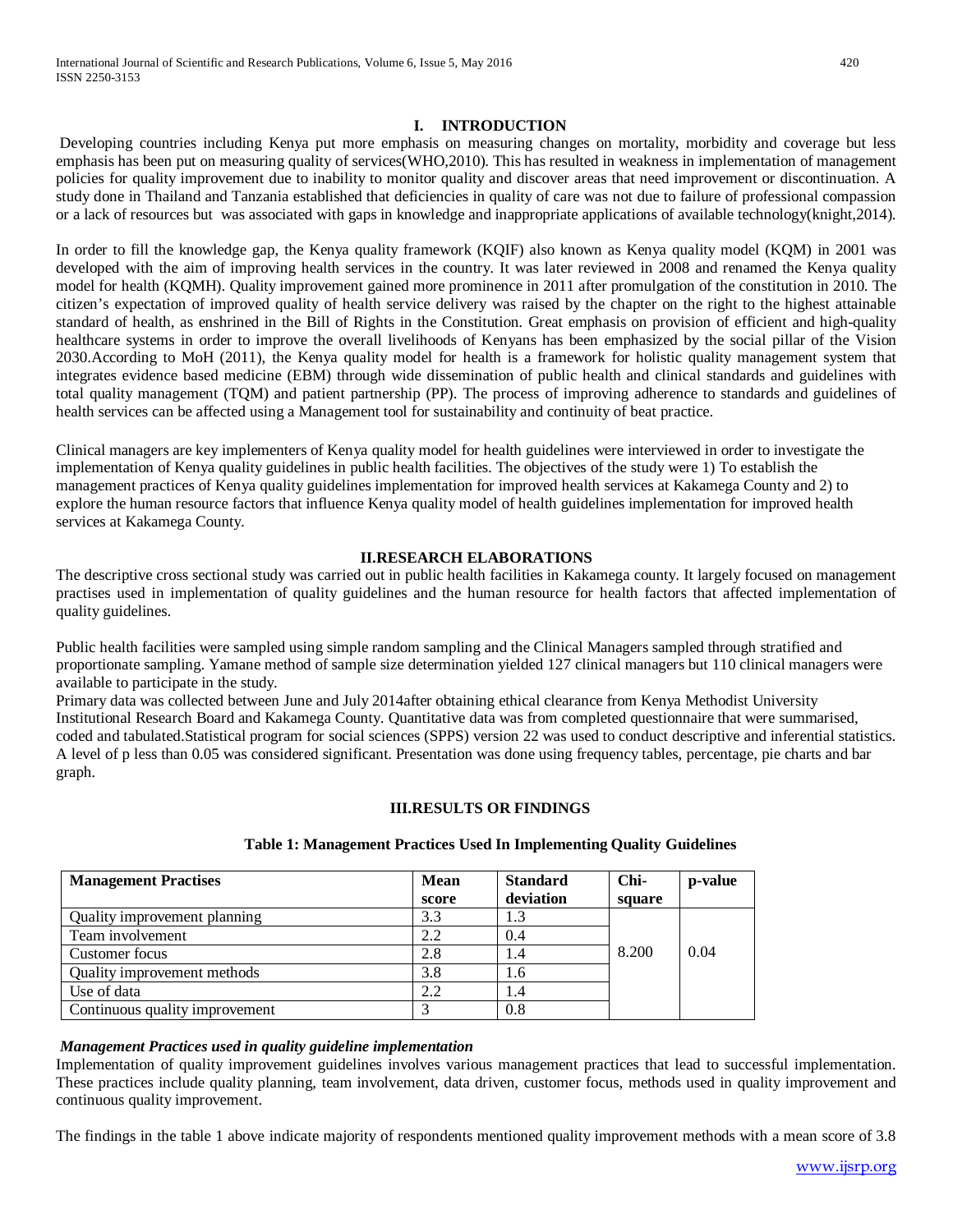as the common management practice used to implement guidelines. The second most frequent practice was quality improvement planning with a mean score of 3. This indicated that planning was the second practice used in implementation of quality guidelines. Continuous quality improvement had a mean score of 3 and was the third frequently cited management practice used in implementation of quality guidelines.

Customer focus was not frequently mentioned with a mean score of 2.8 and standard deviation of 1.4 as a management practice used in implementation of quality guidelines. Team involvement and use of data was the least with a mean score of 2.2 as a management practiced used in implementation of quality guidelines. Management practice in summary had a chi-square of 8.200 and a p value=0.04 indicating a significant relationship between management practices used in implementation of guidelines and improved health services.

# *Team responsible for monitoring of quality guidelines*

Figure 1 below indicates the teams involved in quality guideline implementation monitoring and evaluation. This include the quality improvement teams, the work improvement team, supervisors and self,  $n = 110$ .



**Figure 1: Team responsible for monitoring quality guideline implementation.**

In view of the above figure respondents were asked the group responsible for monitoring and evaluation of implementation of quality guidelines which is presented in bar graph. Majority of respondent 40(36%) said health workers themselves do monitoring and evaluation with tier four having the majority (17%) self-monitoring respondent followed by tier two (4%) and lastly tier three (3%). This was followed by monitoring by work improvement teams 24(22%) with tier four having the majority (9%) of respondents who said it is done by work improvement team and three97%) had the least of respondents. Then monitoring by supervisors 22(20%) was high in tie four (10%) followed by tier three (8%) and two was the least (4%) and lastly by the quality improvement teams 17(17%) with tier four (20%) having the highest number and tier two the least (5%) number.

| Human resource for health factors   | Mean<br>score | <b>Standard</b><br>deviation | Chi-<br>square | p-value |
|-------------------------------------|---------------|------------------------------|----------------|---------|
| Awareness of the guideline contents | 3.7           |                              |                |         |
| Preparedness of implementers        | 2.2           | 0.9                          | 5.586          | 0.033   |
| Staffing level if implementers      | 2.9           | 0.8                          |                |         |
| Motivation of implementer           |               |                              |                |         |

| Table II: Human Resource for Health Factors That Affect Guideline Implementation |  |  |  |
|----------------------------------------------------------------------------------|--|--|--|
|                                                                                  |  |  |  |

## *Human Resource for Health Factors*

In table II above majority of respondents felt that awareness of the guideline contents affected its implementation with a mean score of 3.7. The second frequently mentioned human resource for health factors that affected implementation of guidelines was the motivation of the people implementing the guidelines. The third factor was staffing level of guideline implementer with a mean score of 2.9 and lastly was the preparedness of the implementers of guidelines with a mean score of 2.2. In summary the human resource for health factors had a chi- square of 5.586 and a p value of 0.033 indicate a significant relationship between the human resource for health factors and improved quality of health services.

## **IV. Discussion**

Management practices used in implementation of quality guidelines are significantly related to improved health services. Among these practices, the quality guidelines implementation methods are frequently used to by keenly following the steps described in the quality guideline implementation model. The more the steps laid down in the guideline implementation model the higher the chances that the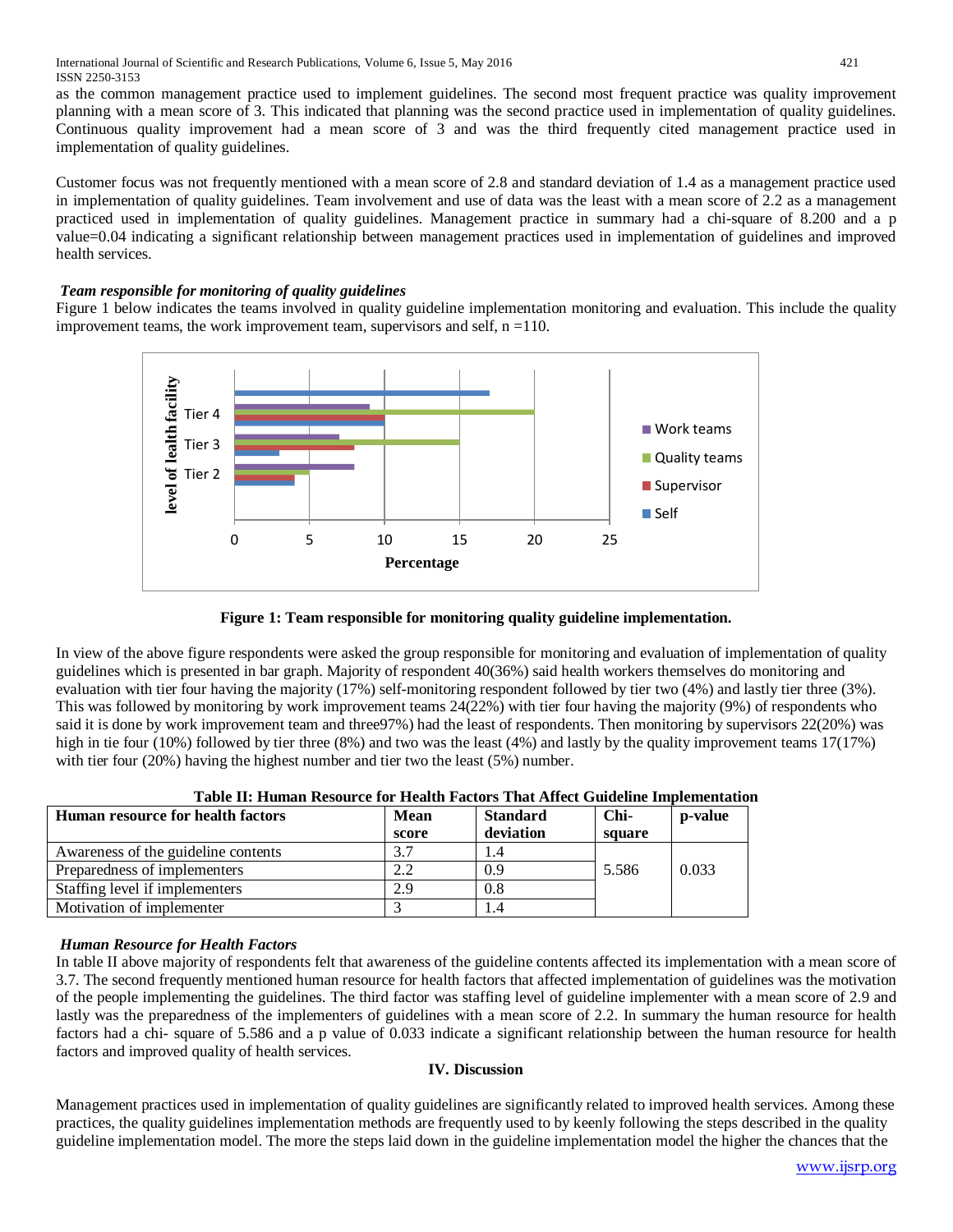International Journal of Scientific and Research Publications, Volume 6, Issue 5, May 2016 422 ISSN 2250-3153

Kenya quality guidelines will be implemented. The results agree with the key informant who said" following the methods of quality improvement as stipulated in the guidelines is key in ensuring that guidelines are implemented" and Adolfas (2010) who contended that following the methods and steps ensures successful implementation of quality guidelines as each step follows each other in a sequence resulting in total implementation of guidelines.

The second practice mentioned was planning with a mean score of 3.3, the results points that planning was given the second priority by managers. Before implementation clinical managers need to strategize on the whole process of implementation. These results are in agreement with Frankie et al (2008) who noted the need for the team to plan and allocate responsibilities in order to monitor activities. The third factor in management practices used was continuous quality improvement as significant in improving the quality of health services. Arguably continuous quality improvement helps the team implementing the guidelines to establish the progress being made. These results concur with Donabedian (2011) who argued that continuous quality improvement of the organization and overall performance should be a permanent objective of the organization to ensure that quality guidelines are totally implemented. Majority of respondents stated that clinical managers themselves monitor quality guidelines implementation. Monitoring by clinical managers themselves can occurs in facilities that are having limited number of staff and in most cases these staff can be found to belong to more than two groups that are concerned with quality improvement monitoring and this might have been the case with most facilities. These results disagree with Beerworth (2011) who emphasises the need for monitoring especially using work improvement teams' first then quality improvement teams.

The study also sought to find out the human resource for health factors that affect implementation of guidelines. The results indicated a significant relationship between human resource for health factors and improved health services. Participants pointed out awareness of guideline contents as a major factor in guideline implementation. When the end users are aware of the contents embedded within the guidelines it makes it easier to implement them. This is in agreement with Blum (2011) who found that awareness of the guideline contents increases the chances of health mangers using the guidelines and boast their confidence.

Motivation of human resource for health was a factor identified. It is also important for leaders to motivate their staff to implement the guidelines in order to achieve excellent results. This result is in agreement with Mwaniki et al (2014) and Kilbourne (2010) who found that motivated staff is essential part for successful implementation of the quality guidelines.

#### **V. Conclusion**

Implementation of Kenya model for health has a significant influence on quality of health services. This is largely affected by management practices mainly quality improvement methods, quality improvement planning and continuous quality improvement largely practised by the clinical managers. The human resources for health factors that are statistically significant to improved health services include awareness of guideline contents by the managers overseeing the implementation process and motivation of staff implementing the guidelines**.**

#### **ACKNOWLEDGEMENT.**

We take this opportunity to express our appreciations to all the institutions and individuals who supported this study with ideas, information and technical support. Our appreciation to Kenya Methodist University for granting Winnie the opportunity for graduate study of Master of Science in Health Systems Management. Special thanks to all the respondents for their time, personal information and experiences shared**.**